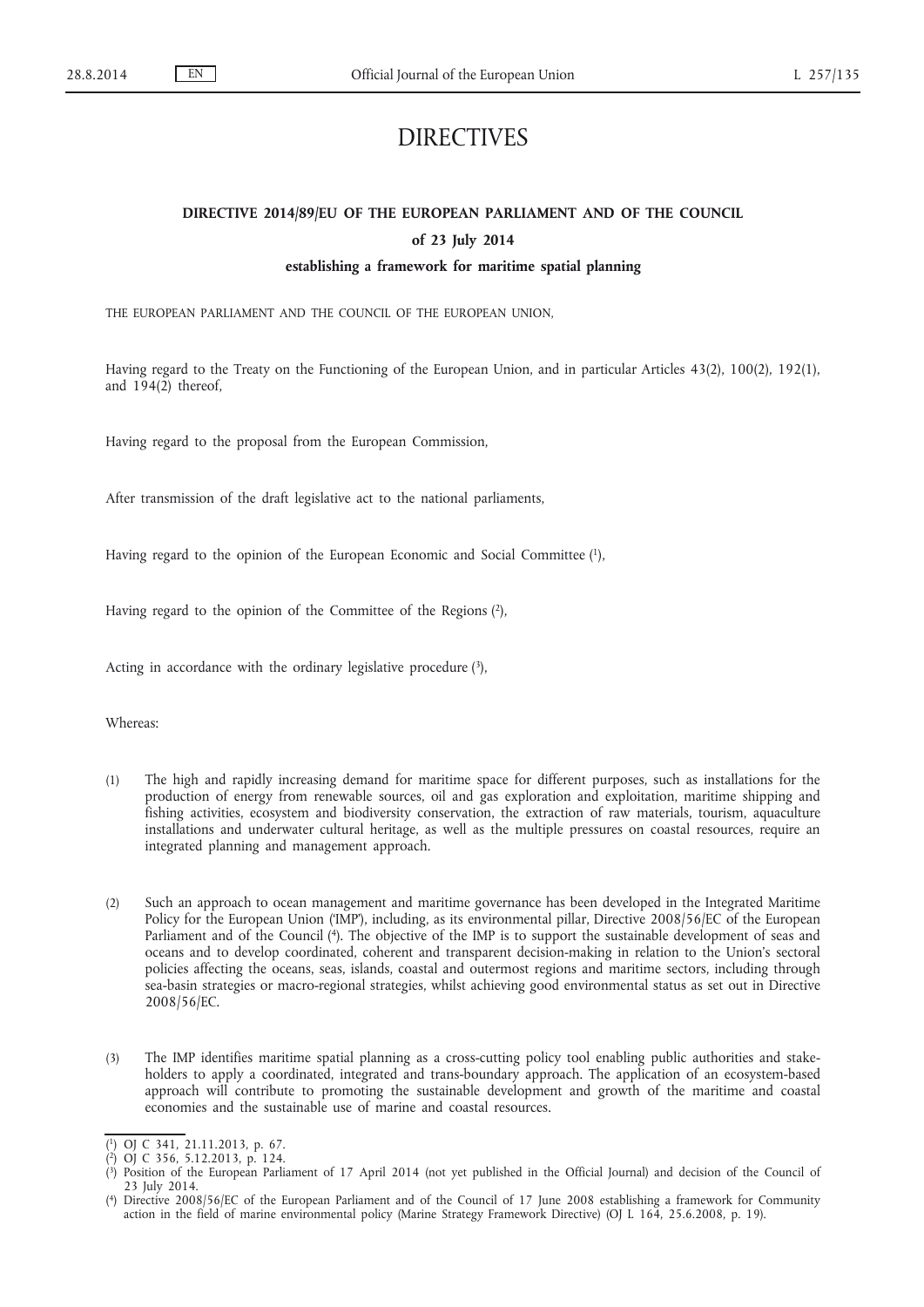- (4) Maritime spatial planning supports and facilitates the implementation of the Europe 2020 Strategy for smart, sustainable and inclusive growth ('the Europe 2020 Strategy'), endorsed by the European Council in its conclusions of 17 June 2010, which aims to deliver high levels of employment, productivity and social cohesion, including promotion of a more competitive, resource-efficient and green economy. The coastal and maritime sectors have significant potential for sustainable growth and are keys to the implementation of the Europe 2020 Strategy.
- (5) In its communication entitled 'Blue Growth: opportunities for marine and maritime sustainable growth', the Commission has identified a number of ongoing Union initiatives which are intended to implement the Europe 2020 Strategy, as well as a number of activities on which blue growth initiatives could focus in the future and which could be adequately supported by greater confidence and certainty for investors provided through maritime spatial planning.
- (6) Regulation (EU) No 1255/2011 of the European Parliament and of the Council (1) supported and facilitated the implementation of maritime spatial planning and integrated coastal management. European Structural and Investment Funds, including the European Maritime and Fisheries Fund (2), will provide opportunities to support the implementation of this Directive for 2014-2020.
- (7) The United Nations Convention on the Law of the Sea of 1982 ('Unclos') states in its preamble that issues relating to the use of ocean space are closely interrelated and need to be considered as a whole. Planning of ocean space is the logical advancement and structuring of obligations and of the use of rights granted under Unclos and a practical tool in assisting Member States to comply with their obligations.
- (8) In order to promote the sustainable coexistence of uses and, where applicable, the appropriate apportionment of relevant uses in the maritime space, a framework should be put in place that consists at least of the establishment and implementation by Member States of maritime spatial planning, resulting in plans.
- (9) Maritime spatial planning will contribute to the effective management of marine activities and the sustainable use of marine and coastal resources, by creating a framework for consistent, transparent, sustainable and evidencebased decision-making. In order to achieve its objectives, this Directive should lay down obligations to establish a maritime planning process, resulting in a maritime spatial plan or plans; such a planning process should take into account land-sea interactions and promote cooperation among Member States. Without prejudice to the existing Union *acquis* in the areas of energy, transport, fisheries and the environment, this Directive should not impose any other new obligations, notably in relation to the concrete choices of the Member States about how to pursue the sectoral policies in those areas, but should rather aim to contribute to those policies through the planning process.
- (10) In order to ensure consistency and legal clarity, the geographical scope for maritime spatial planning should be defined in conformity with existing legislative instruments of the Union and international maritime law, in particular Unclos. The competences of Member States relating to maritime boundaries and jurisdiction are not altered by this Directive.
- (11) While it is appropriate for the Union to provide a framework for maritime spatial planning, Member States remain responsible and competent for designing and determining, within their marine waters, the format and content of such plans, including institutional arrangements and, where applicable, any apportionment of maritime space to different activities and uses respectively.

<sup>(</sup> 1) Regulation (EU) No 1255/2011 of the European Parliament and of the Council of 30 November 2011 establishing a Programme to support the further development of an Integrated Maritime Policy (OJ L 321, 5.12.2011, p. 1).

<sup>(</sup> 2) Regulation (EU) No 508/2014 of the European Parliament and of the Council of 15 May 2014 on the European Maritime and Fisheries Fund and repealing Council Regulations (EC) No 2328/2003, (EC) No 861/2006, (EC) No 1198/2006 and (EC) No 791/2007 and Regulation (EU) No 1255/2011 of the European Parliament and of the Council (OJ L 149, 20.5.2014, p. 1).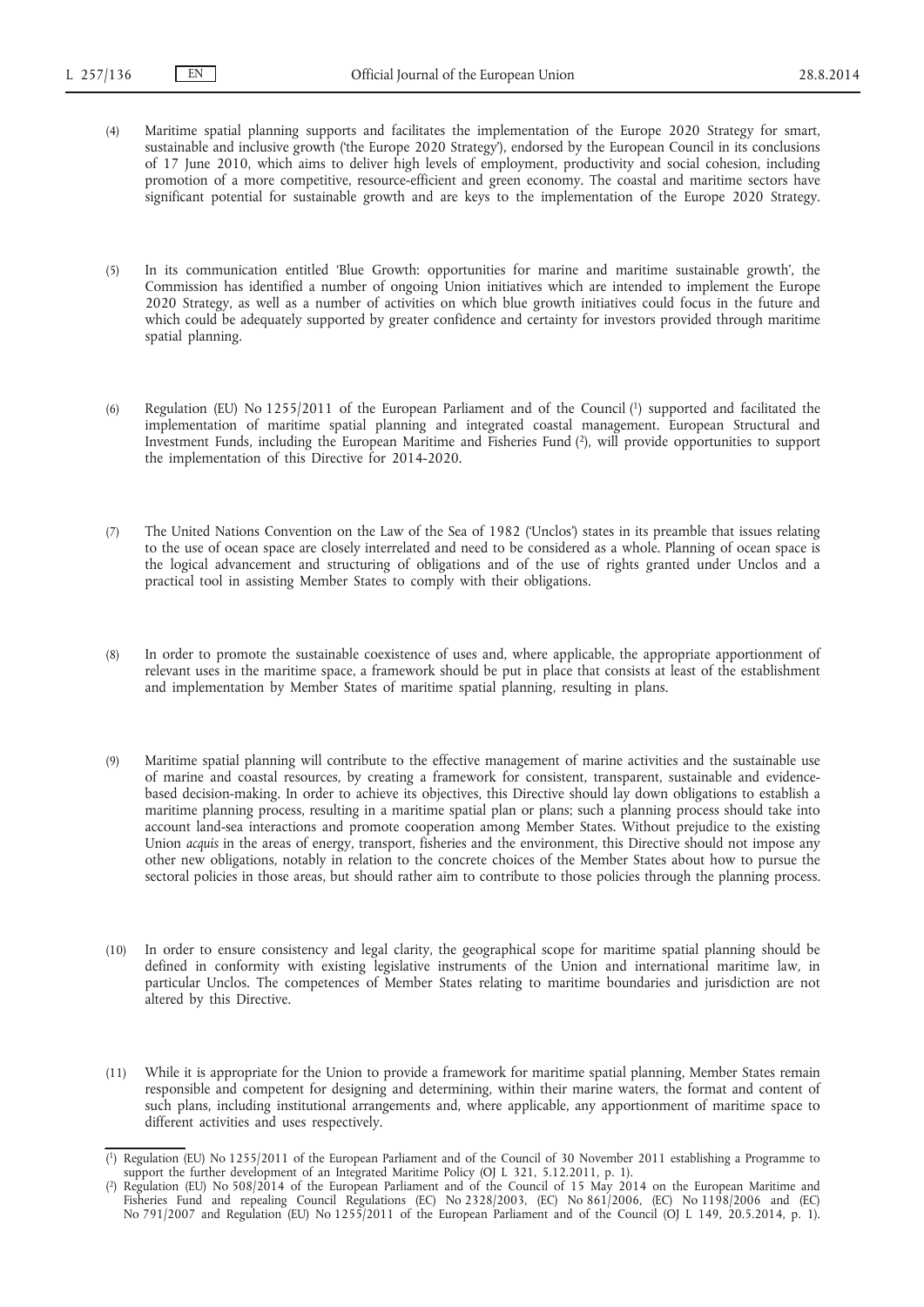- (12) In order to respect proportionality and subsidiarity, as well as to minimise additional administrative burdens, the transposition and implementation of this Directive should to the greatest extent possible build upon existing national, regional and local rules and mechanisms, including those set out in Recommendation 2002/413/EC of the European Parliament and of the Council (1) or in Council Decision 2010/631/EU (2).
- (13) In marine waters, ecosystems and marine resources are subject to significant pressures. Human activities, but also climate change effects, natural hazards and shoreline dynamics such as erosion and accretion, can have severe impacts on coastal economic development and growth, as well as on marine ecosystems, leading to deterioration of environmental status, loss of biodiversity and degradation of ecosystem services. Due regard should be had to these various pressures in the establishment of maritime spatial plans. Moreover, healthy marine ecosystems and their multiple services, if integrated in planning decisions, can deliver substantial benefits in terms of food production, recreation and tourism, climate change mitigation and adaptation, shoreline dynamics control and disaster prevention.
- (14) In order to promote the sustainable growth of maritime economies, the sustainable development of marine areas and the sustainable use of marine resources, maritime spatial planning should apply an ecosystem-based approach as referred to in Article 1(3) of Directive 2008/56/EC with the aim of ensuring that the collective pressure of all activities is kept within levels compatible with the achievement of good environmental status and that the capacity of marine ecosystems to respond to human-induced changes is not compromised, while contributing to the sustainable use of marine goods and services by present and future generations. In addition, an ecosystembased approach should be applied in a way that is adapted to the specific ecosystems and other specificities of the different marine regions and that takes into consideration the ongoing work in the Regional Sea Conventions, building on existing knowledge and experience. The approach will also allow for an adaptive management which ensures refinement and further development as experience and knowledge increase, taking into account the availability of data and information at sea basin level to implement that approach. Member States should take into account the precautionary principle and the principle that preventive action should be taken, as laid down in Article 191(2) of the Treaty on the Functioning of the European Union.
- (15) Maritime spatial planning will contribute, inter alia, to achieving the aims of Directive 2009/28/EC of the European Parliament and of the Council (3), Council Regulation (EC) No 2371/2002 (4), Directive 2009/147/EC of the European Parliament and of the Council (5), Council Directive 92/43/EEC (6), Decision No 884/2004/EC of the European Parliament and of the Council (7), Directive 2000/60/EC of the European Parliament and of the Council (8), Directive 2008/56/EC, recalling the Commission communication of 3 May 2011 entitled 'Our life insurance, our natural capital: an EU biodiversity strategy to 2020', the Commission communication of 20 September 2011 entitled 'Roadmap to a Resource Efficient Europe', the Commission communication of 16 April 2013 entitled 'An EU Strategy on Adaptation to Climate Change' and the Commission communication of 21 January 2009 entitled 'Strategic goals and recommendations for the EU's maritime transport policy until 2018', as well as, where appropriate, those of the Union's Regional Policy, including the sea-basin and macro-regional strategies.

<sup>(</sup> 1) Recommendation 2002/413/EC of the European Parliament and of the Council of 30 May 2002 concerning the implementation of Integrated Coastal Zone Management in Europe (OJ L 148, 6.6.2002, p. 24).

<sup>(</sup> 2) Council Decision 2010/631/EU of 13 September 2010 concerning the conclusion, on behalf of the European Union, of the Protocol on Integrated Coastal Zone Management in the Mediterranean to the Convention for the Protection of the Marine Environment and the Coastal Region of the Mediterranean (OJ L 279, 23.10.2010, p. 1).

<sup>(</sup> 3) Directive 2009/28/EC of the European Parliament and of the Council of 23 April 2009 on the promotion of the use of energy from renewable sources and amending and subsequently repealing Directives 2001/77/EC and 2003/30/EC (OJ L 140, 5.6.2009, p. 16).

<sup>(</sup> 4) Council Regulation (EC) No 2371/2002 of 20 December 2002 on the conservation and sustainable exploitation of fisheries resources under the Common Fisheries Policy (OJ L 358, 31.12.2002, p. 59).

<sup>(</sup> 5) Directive 2009/147/EC of the European Parliament and of the Council of 30 November 2009 on the conservation of wild birds (OJ L 20, 26.1.2010, p. 7).

<sup>(</sup> 6) Council Directive 92/43/EEC of 21 May 1992 on the conservation of natural habitats and of wild fauna and flora (OJ L 206, 22.7.1992, p. 7).

<sup>(</sup> 7) Decision No 884/2004/EC of the European Parliament and of the Council of 29 April 2004 amending Decision No 1692/96/EC on Community guidelines for the development of the trans-European transport network (OJ L 167, 30.4.2004, p. 1).

<sup>(</sup> 8) Directive 2000/60/EC of the European Parliament and of the Council of 23 October 2000 establishing a framework for Community action in the field of water policy (OJ L 327, 22.12.2000, p. 1).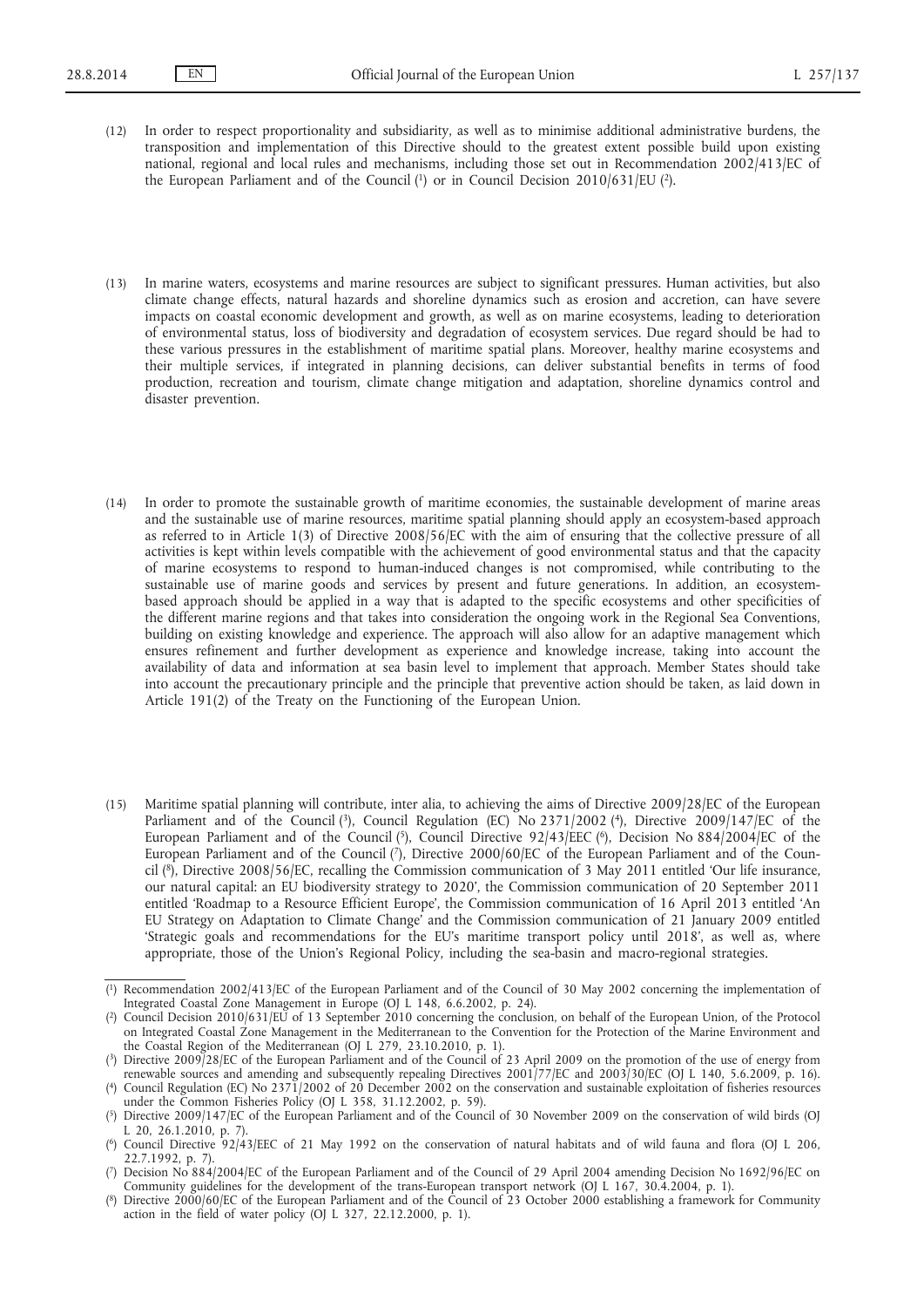- (16) Marine and coastal activities are often closely interrelated. In order to promote the sustainable use of maritime space, maritime spatial planning should take into account land-sea interactions. For this reason, maritime spatial planning can play a very useful role in determining orientations related to sustainable and integrated management of human activities at sea, preservation of the living environment, the fragility of coastal ecosystems, erosion and social and economic factors. Maritime spatial planning should aim to integrate the maritime dimension of some coastal uses or activities and their impacts and ultimately allow an integrated and strategic vision.
- (17) This framework Directive does not interfere with Member States' competence for town and country planning, including any terrestrial or land spatial planning system used to plan how land and coastal zone should be used. If Member States apply terrestrial planning to coastal waters or parts thereof, this Directive should not apply to those waters.
- (18) Maritime spatial planning should cover the full cycle of problem and opportunity identification, information collection, planning, decision-making, implementation, revision or updating, and the monitoring of implementation, and should have due regard to land-sea interactions and best available knowledge. Best use should be made of mechanisms set out in existing or future legislation, including Commission Decision 2010/477/EU (1) and the Commission's Marine Knowledge 2020 initiative.
- (19) The main purpose of maritime spatial planning is to promote sustainable development and to identify the utilisation of maritime space for different sea uses as well as to manage spatial uses and conflicts in marine areas. Maritime spatial planning also aims at identifying and encouraging multi-purpose uses, in accordance with the relevant national policies and legislation. In order to achieve that purpose, Member States need at least to ensure that the planning process or processes result in a comprehensive planning identifying the different uses of maritime space and taking into consideration long-term changes due to climate change.
- (20) Member States should consult and coordinate their plans with the relevant Member States and should cooperate with third-country authorities in the marine region concerned in conformity with the rights and obligations of those Member States and of the third countries concerned under Union and international law. Effective crossborder cooperation between Member States and with neighbouring third countries requires that the competent authorities in each Member State be identified. Member States therefore need to designate the competent authority or authorities responsible for the implementation of this Directive. Given the differences between various marine regions or sub-regions and coastal zones, it is not appropriate to prescribe in detail in this Directive the form which those cooperation mechanisms should take.
- (21) The management of marine areas is complex and involves different levels of authorities, economic operators and other stakeholders. In order to promote sustainable development in an effective manner, it is essential that stakeholders, authorities and the public be consulted at an appropriate stage in the preparation of maritime spatial plans under this Directive, in accordance with relevant Union legislation. A good example of public consultation provisions can be found in Article 2(2) of Directive 2003/35/EC of the European Parliament and of the Council (2).

<sup>(</sup> 1) Commission Decision 2010/477/EU of 1 September 2010 on criteria and methodological standards on good environmental status of marine waters (OJ L 232, 2.9.2010, p. 14).

<sup>(</sup> 2) Directive 2003/35/EC of the European Parliament and of the Council of 26 May 2003 providing for public participation in respect of the drawing up of certain plans and programmes relating to the environment and amending with regard to public participation and access to justice Council Directives  $\frac{\sqrt{3}}{3}$ 7/EEC and  $\frac{96}{6}$ 1/EC (OJ L 156, 25.6.2003, p. 17).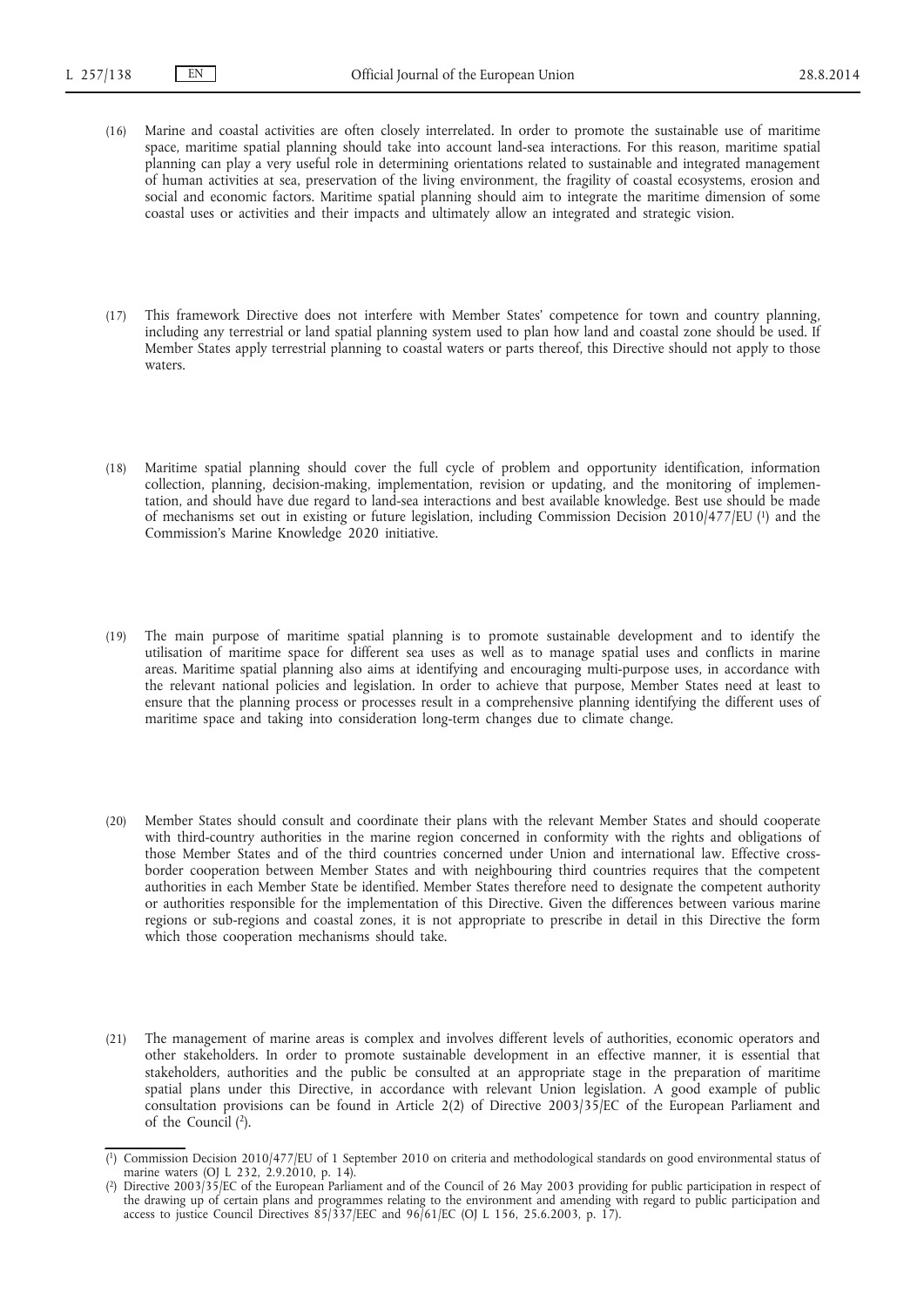- (22) Through maritime spatial plans, Member States can reduce the administrative burden and costs in support of their action to implement other relevant Union legislation. The timelines for maritime spatial plans should therefore, where possible, be coherent with the timetables set out in other relevant legislation, especially: Directive 2009/28/EC, which requires the share of energy from renewable sources in gross final consumption of energy in 2020 to be at least 20 % and which identifies coordination of authorisation, certification and planning procedures, including spatial planning, as an important contribution to the achievement of the Union's targets for energy from renewable sources; Directive 2008/56/EC and point 6 of Part A of the Annex to Decision 2010/477/EU, which require Member States to take the necessary measures to achieve or maintain good environmental status in the marine environment by 2020 and which identify maritime spatial planning as a tool to support the ecosystem-based approach to the management of human activities in order to achieve good environmental status; Decision No 884/2004/EC, which requires that the trans-European transport network be established by 2020 by means of the integration of Europe's land, sea and air transport infrastructure networks.
- (23) Directive 2001/42/EC of the European Parliament and of the Council (1) establishes environmental assessment as an important tool for integrating environmental considerations into the preparation and adoption of plans and programmes. Where maritime spatial plans are likely to have significant effects on the environment, they are subject to Directive 2001/42/EC. Where maritime spatial plans include Natura 2000 sites, such an environmental assessment can be combined with the requirements of Article 6 of Directive 92/43/EEC, to avoid duplication.
- (24) With a view to ensuring that maritime spatial plans are based on reliable data and to avoid additional administrative burdens, it is essential that Member States make use of the best available data and information by encouraging the relevant stakeholders to share information and by making use of existing instruments and tools for data collection, such as those developed in the context of the Marine Knowledge 2020 initiative and Directive 2007/2/EC of the European Parliament and of the Council (2).
- (25) Member States should send copies of their maritime spatial plans and any updates to the Commission, so as to enable the latter to monitor the implementation of this Directive. The Commission will use the information provided by the Member States, and existing information available under Union legislation, to keep the European Parliament and the Council informed of progress made in implementing this Directive.
- (26) Timely transposition of this Directive is essential since the Union has adopted a number of policy initiatives that are to be implemented by the year 2020 and which this Directive aims to support and complement.
- (27) A landlocked Member State would be under a disproportionate and unnecessary obligation if it had to transpose and implement this Directive. Therefore, such Member States should be exempted from the obligation to transpose and implement this Directive,

HAVE ADOPTED THIS DIRECTIVE:

# CHAPTER I

## **GENERAL PROVISIONS**

#### *Article 1*

## **Subject matter**

1. This Directive establishes a framework for maritime spatial planning aimed at promoting the sustainable growth of maritime economies, the sustainable development of marine areas and the sustainable use of marine resources.

<sup>(</sup> 1) Directive 2001/42/EC of the European Parliament and of the Council of 27 June 2001 on the assessment of the effects of certain plans and programmes on the environment (OJ L 197, 21.7.2001, p. 30).

<sup>(</sup> 2) Directive 2007/2/EC of the European Parliament and of the Council of 14 March 2007 establishing an Infrastructure for Spatial Information in the European Community (INSPIRE) (OJ L 108, 25.4.2007, p. 1).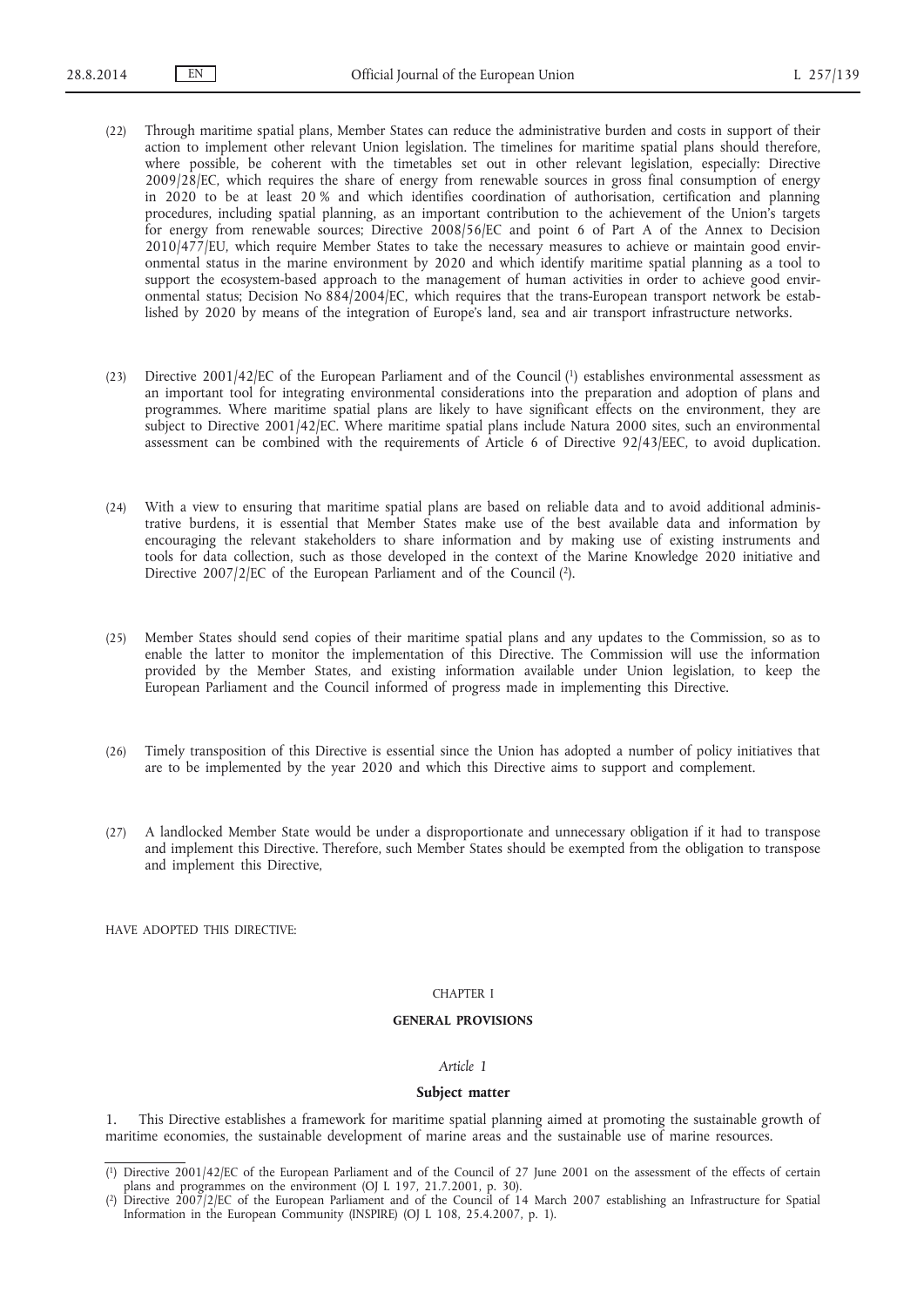2. Within the Integrated Maritime Policy of the Union, that framework provides for the establishment and implementation by Member States of maritime spatial planning, with the aim of contributing to the objectives specified in Article 5, taking into account land-sea interactions and enhanced cross-border cooperation, in accordance with relevant Unclos provisions.

## *Article 2*

# **Scope**

1. This Directive shall apply to marine waters of Member States, without prejudice to other Union legislation. It shall not apply to coastal waters or parts thereof falling under a Member State's town and country planning, provided that this is communicated in its maritime spatial plans.

2. This Directive shall not apply to activities the sole purpose of which is defence or national security.

3. This Directive shall not interfere with Member States' competence to design and determine, within their marine waters, the extent and coverage of their maritime spatial plans. It shall not apply to town and country planning.

4. This Directive shall not affect the sovereign rights and jurisdiction of Member States over marine waters which derive from relevant international law, particularly Unclos. In particular, the application of this Directive shall not influence the delineation and delimitation of maritime boundaries by the Member States in accordance with the relevant provisions of Unclos.

# *Article 3*

## **Definitions**

For the purposes of this Directive, the following definitions apply:

- (1) 'Integrated Maritime Policy' (IMP) means a Union policy whose aim is to foster coordinated and coherent decisionmaking to maximise the sustainable development, economic growth and social cohesion of Member States, and notably the coastal, insular and outermost regions in the Union, as well as maritime sectors, through coherent maritime-related policies and relevant international cooperation;
- (2) 'maritime spatial planning' means a process by which the relevant Member State's authorities analyse and organise human activities in marine areas to achieve ecological, economic and social objectives;
- (3) 'marine region' means the marine region referred to in Article 4 of Directive 2008/56/EC;
- (4) 'marine waters' means the waters, the seabed and subsoil as defined in point (1)(a) of Article 3 of Directive 2008/56/EC and coastal waters as defined in point 7 of Article 2 of Directive 2000/60/EC and their seabed and their subsoil.

## CHAPTER II

# **MARITIME SPATIAL PLANNING**

## *Article 4*

# **Establishment and implementation of maritime spatial planning**

- 1. Each Member State shall establish and implement maritime spatial planning.
- 2. In doing so, Member States shall take into account land-sea interactions.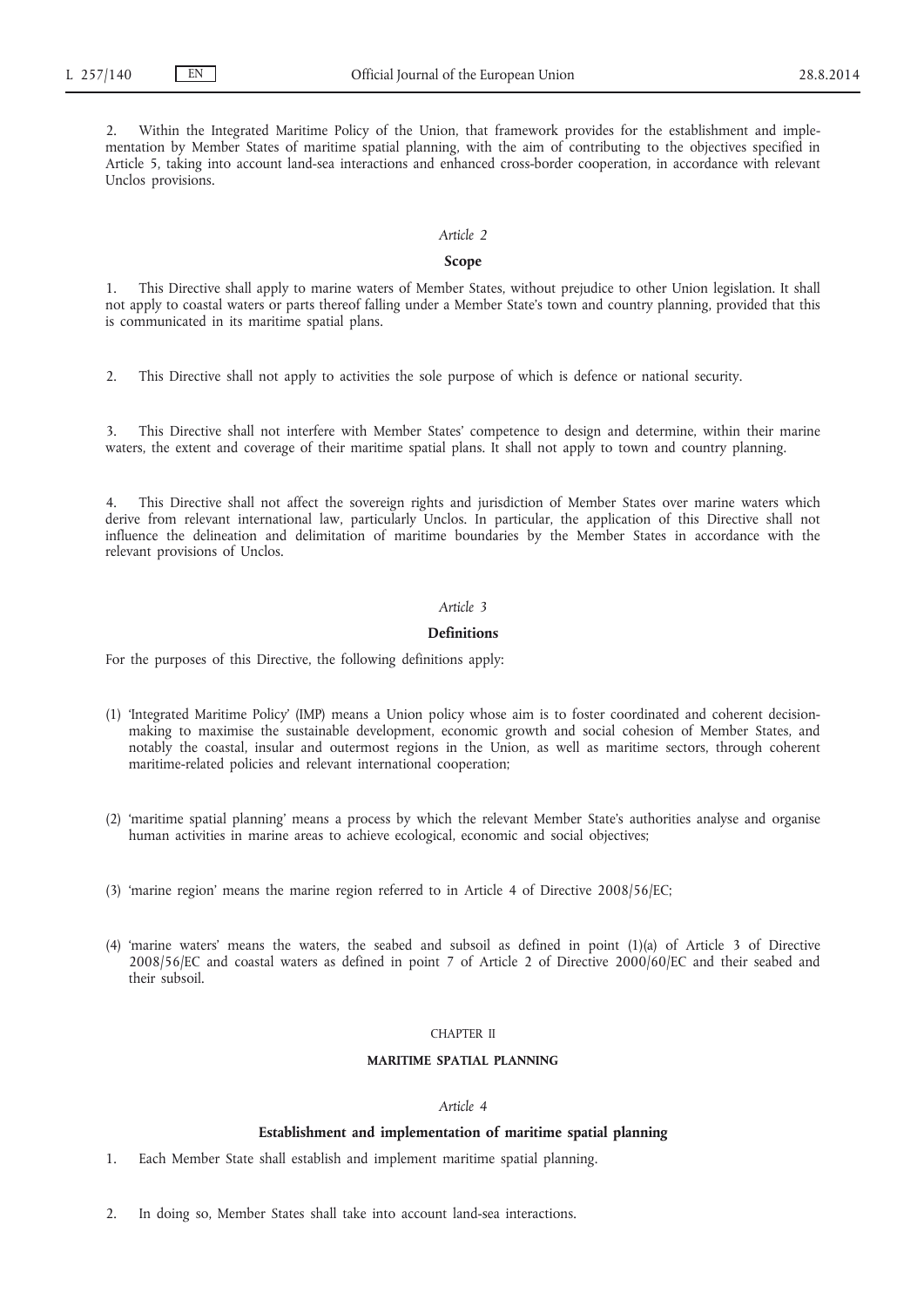3. The resulting plan or plans shall be developed and produced in accordance with the institutional and governance levels determined by Member States. This Directive shall not interfere with Member States' competence to design and determine the format and content of that plan or those plans.

4. Maritime spatial planning shall aim to contribute to the objectives listed in Article 5 and fulfil the requirements laid down in Articles 6 and 8.

5. When establishing maritime spatial planning, Member States shall have due regard to the particularities of the marine regions, relevant existing and future activities and uses and their impacts on the environment, as well as to natural resources, and shall also take into account land-sea interactions.

Member States may include or build on existing national policies, regulations or mechanisms that have been or are being established before the entry into force of this Directive, provided they are in conformity with the requirements of this Directive.

## *Article 5*

# **Objectives of maritime spatial planning**

1. When establishing and implementing maritime spatial planning, Member States shall consider economic, social and environmental aspects to support sustainable development and growth in the maritime sector, applying an ecosystembased approach, and to promote the coexistence of relevant activities and uses.

2. Through their maritime spatial plans, Member States shall aim to contribute to the sustainable development of energy sectors at sea, of maritime transport, and of the fisheries and aquaculture sectors, and to the preservation, protection and improvement of the environment, including resilience to climate change impacts. In addition, Member States may pursue other objectives such as the promotion of sustainable tourism and the sustainable extraction of raw materials.

3. This Directive is without prejudice to the competence of Member States to determine how the different objectives are reflected and weighted in their maritime spatial plan or plans.

## *Article 6*

## **Minimum requirements for maritime spatial planning**

1. Member States shall establish procedural steps to contribute to the objectives listed in Article 5, taking into account relevant activities and uses in marine waters.

- 2. In doing so, Member States shall:
- (a) take into account land-sea interactions;
- (b) take into account environmental, economic and social aspects, as well as safety aspects;
- (c) aim to promote coherence between maritime spatial planning and the resulting plan or plans and other processes, such as integrated coastal management or equivalent formal or informal practices;
- (d) ensure the involvement of stakeholders in accordance with Article 9;
- (e) organise the use of the best available data in accordance with Article 10;
- (f) ensure trans-boundary cooperation between Member States in accordance with Article 11;
- (g) promote cooperation with third countries in accordance with Article 12.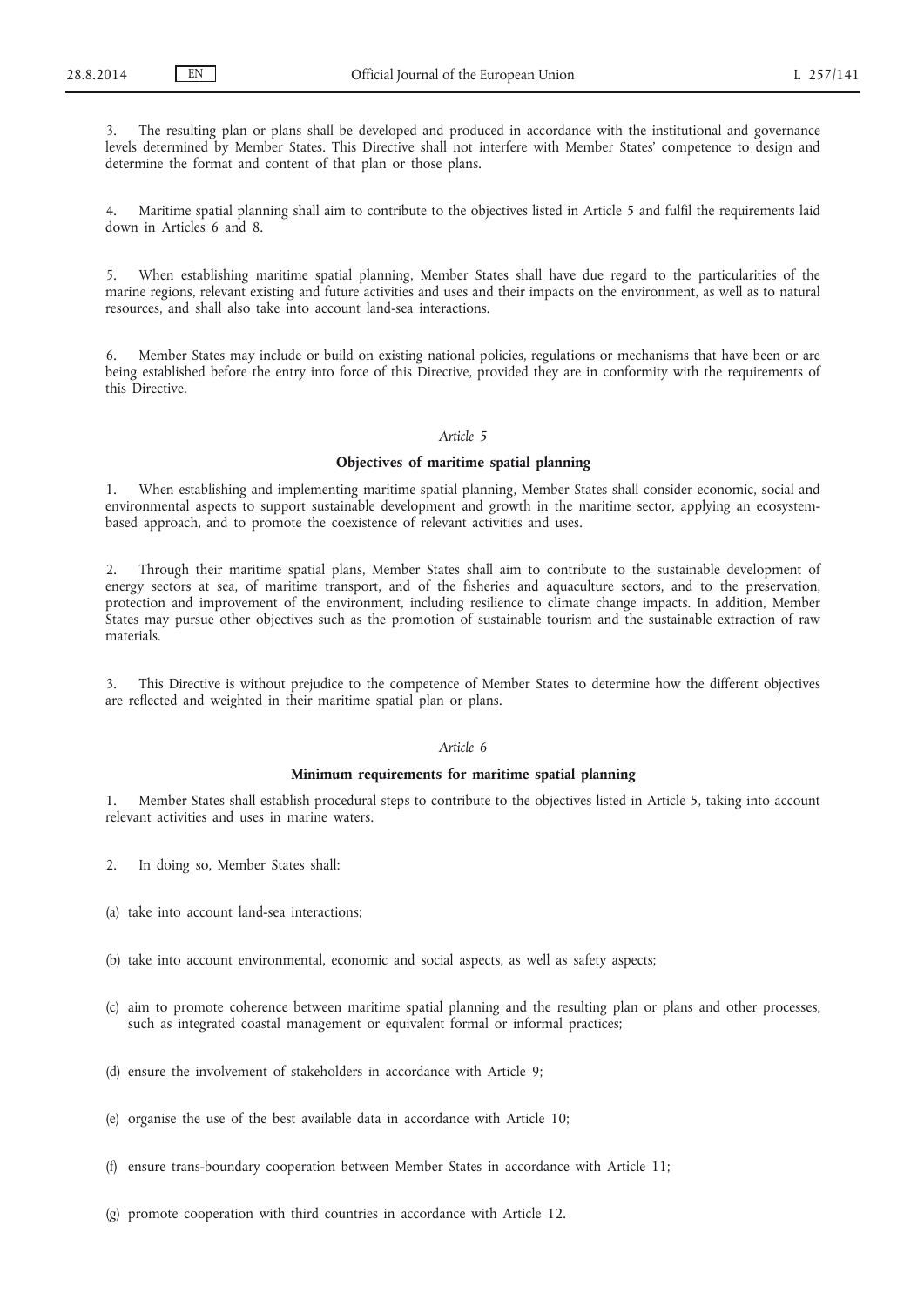3. Maritime spatial plans shall be reviewed by Member States as decided by them but at least every ten years.

# *Article 7*

#### **Land-sea interactions**

In order to take into account land-sea interactions in accordance with Article 4(2), should this not form part of the maritime spatial planning process as such, Member States may use other formal or informal processes, such as integrated coastal management. The outcome shall be reflected by Member States in their maritime spatial plans.

2. Without prejudice to Article 2(3), Member States shall aim through maritime spatial planning to promote coherence of the resulting maritime spatial plan or plans with other relevant processes.

# *Article 8*

# **Setting-up of maritime spatial plans**

1. When establishing and implementing maritime spatial planning, Member States shall set up maritime spatial plans which identify the spatial and temporal distribution of relevant existing and future activities and uses in their marine waters, in order to contribute to the objectives set out in Article 5.

2. In doing so and in accordance with Article 2(3), Member States shall take into consideration relevant interactions of activities and uses. Without prejudice to Member States' competences, possible activities and uses and interests may include:

- aquaculture areas,
- fishing areas,
- installations and infrastructures for the exploration, exploitation and extraction of oil, of gas and other energy resources, of minerals and aggregates, and for the production of energy from renewable sources,
- maritime transport routes and traffic flows,
- military training areas,
- nature and species conservation sites and protected areas,
- raw material extraction areas,
- scientific research,
- submarine cable and pipeline routes,
- tourism,
- underwater cultural heritage.

# *Article 9*

## **Public participation**

1. Member States shall establish means of public participation by informing all interested parties and by consulting the relevant stakeholders and authorities, and the public concerned, at an early stage in the development of maritime spatial plans, in accordance with relevant provisions established in Union legislation.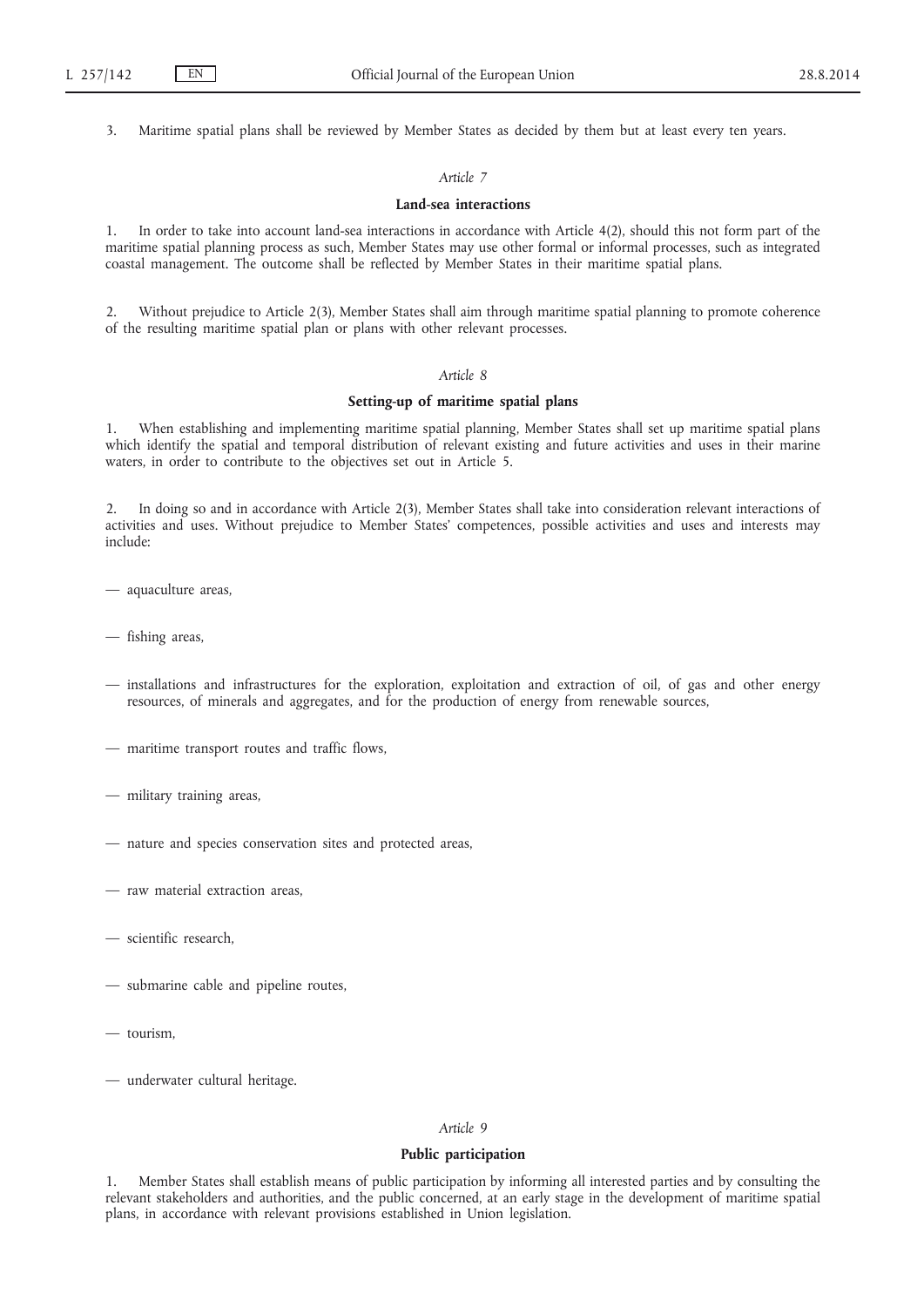2. Member States shall also ensure that the relevant stakeholders and authorities, and the public concerned, have access to the plans once they are finalised.

#### *Article 10*

## **Data use and sharing**

1. Member States shall organise the use of the best available data, and decide how to organise the sharing of information, necessary for maritime spatial plans.

2. The data referred to in paragraph 1 may include, inter alia:

(a) environmental, social and economic data collected in accordance with Union legislation pertaining to the activities referred to in Article 8;

(b) marine physical data about marine waters.

When implementing paragraph 1, Member States shall make use of relevant instruments and tools, including those already available under the IMP, and under other relevant Union policies, such as those mentioned in Directive 2007/2/EC.

## *Article 11*

## **Cooperation among Member States**

1. As part of the planning and management process, Member States bordering marine waters shall cooperate with the aim of ensuring that maritime spatial plans are coherent and coordinated across the marine region concerned. Such cooperation shall take into account, in particular, issues of a transnational nature.

2. The cooperation referred to in paragraph 1 shall be pursued through:

- (a) existing regional institutional cooperation structures such as Regional Sea Conventions; and/or
- (b) networks or structures of Member States' competent authorities; and/or
- (c) any other method that meets the requirements of paragraph 1, for example in the context of sea-basin strategies.

# *Article 12*

#### **Cooperation with third countries**

Member States shall endeavour, where possible, to cooperate with third countries on their actions with regard to maritime spatial planning in the relevant marine regions and in accordance with international law and conventions, such as by using existing international forums or regional institutional cooperation.

## CHAPTER III

## **IMPLEMENTATION**

# *Article 13*

# **Competent authorities**

1. Each Member State shall designate the authority or authorities competent for the implementation of this Directive.

2. Each Member State shall provide the Commission with a list of those competent authorities, together with the items of information listed in the Annex to this Directive.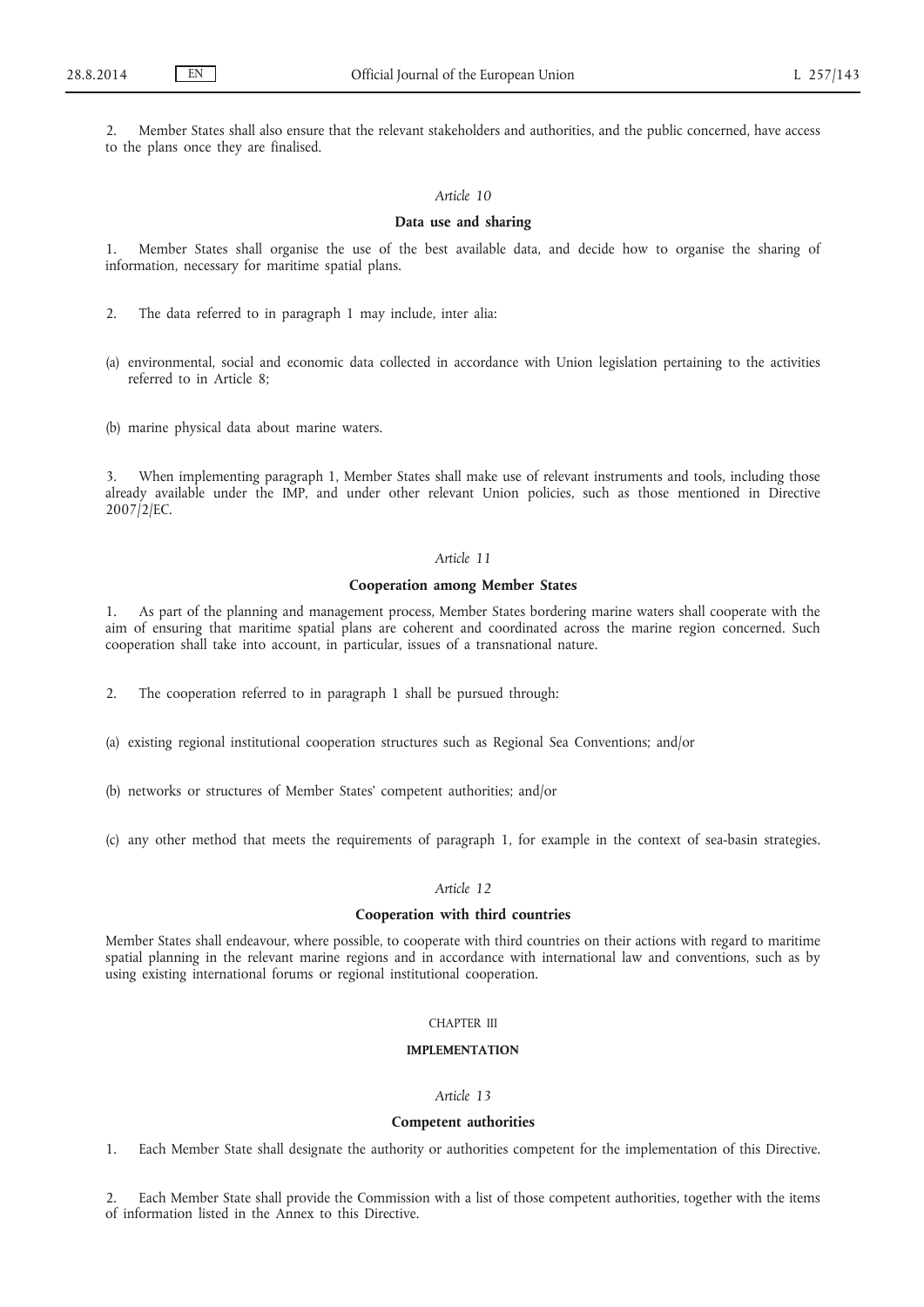Each Member State shall inform the Commission of any change to the information provided pursuant to paragraph 1 within six months of such a change coming into effect.

# *Article 14*

## **Monitoring and reporting**

1. Member States shall send copies of the maritime spatial plans, including relevant existing explanatory material on the implementation of this Directive, and all subsequent updates, to the Commission and to any other Member States concerned within three months of their publication.

2. The Commission shall submit to the European Parliament and to the Council, at the latest one year after the deadline for establishment of the maritime spatial plans, and every four years thereafter, a report outlining the progress made in implementing this Directive.

### CHAPTER IV

# **FINAL PROVISIONS**

# *Article 15*

#### **Transposition**

1. Member States shall bring into force the laws, regulations and administrative provisions necessary to comply with this Directive by 18 September 2016. They shall immediately inform the Commission thereof.

When Member States adopt those measures, they shall contain a reference to this Directive or shall be accompanied by such reference on the occasion of their official publication. The methods of making such reference shall be laid down by Member States.

2. The authority or authorities referred to in Article 13(1) shall be designated by 18 September 2016.

3. The maritime spatial plans referred to in Article 4 shall be established as soon as possible, and at the latest by 31 March 2021.

4. The obligation to transpose and implement this Directive shall not apply to landlocked Member States.

# *Article 16*

## **Entry into force**

This Directive shall enter into force on the twentieth day following that of its publication in the *Official Journal of the European Union*.

# *Article 17*

#### **Addressees**

This Directive is addressed to the Member States.

Done at Brussels, 23 July 2014.

*For the European Parliament The President* M. SCHULZ

*For the Council The President* S. GOZI